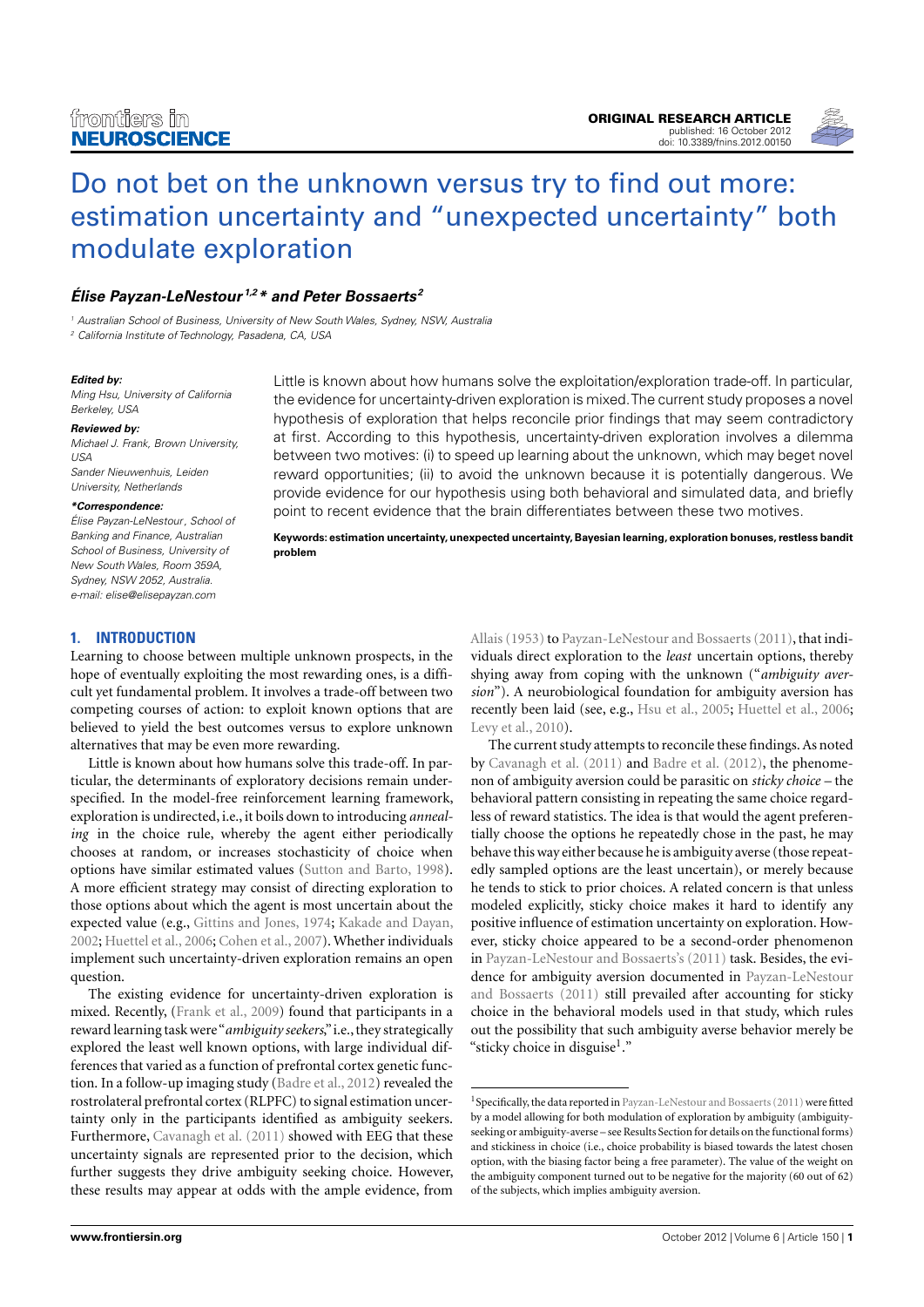The current study proposes a novel hypothesis about exploration that helps reconcile the findings of [Payzan-LeNestour](#page-5-6) [and Bossaerts](#page-5-6) [\(2011\)](#page-5-6) and [Frank et al.](#page-5-5) [\(2009\)](#page-5-5)[/Cavanagh et al.](#page-4-1) [\(2011\)](#page-4-1)[/Badre et al.](#page-4-0) [\(2012;](#page-4-0) henceforth, FCB). According to this hypothesis, uncertainty-driven exploration involves a dilemma between two motives: (i) to speed up learning about the unknown, which may beget novel reward opportunities; (ii) to avoid the unknown because it is potentially dangerous. The first motive is connected with the notion of *curiosity* [\(van Dijk and Zeelenberg,](#page-5-10) [2007\)](#page-5-10) whereas the second is connected with cautiousness. Below we will briefly point to recent evidence that the brain differentiates between these two motives. We argue that in the task used in FCB, both motives prevailed, though behavior was only influenced by the first motive, which dominated the second one. The second motive was somewhat muted because the potential monetary losses in that task were relatively small, especially compared to those in the task used in [Payzan-LeNestour and Bossaerts](#page-5-6) [\(2011\)](#page-5-6), where the payoffs were highly skewed. The two motives were – arguably – equally important in that task. This claim may seem strange at first: that ambiguity aversion prevailed would rather suggest that the second motive dominated, i.e., that the cautionary signal not to bet on things unknown countervailed the directive to sharpen the learning about the unknown. But the current study shows that our subjects were in fact both ambiguity averse and novelty seekers.

We flesh out new explanations of subject behavior in [Payzan-](#page-5-9)[LeNestour and Bossaerts's](#page-5-9) [\(2011\)](#page-5-9) task, a *restless* [\(Wittle,](#page-5-11) [1988\)](#page-5-11) multi-armed bandit in which reinforcement contingencies jumped at unsignaled times. In this kind of changing environment, the directive to speed up learning is primarily relayed through *unexpected uncertainty* [\(Yu and Dayan,](#page-5-12) [2005\)](#page-5-12) signals: when jump likelihood is high (i.e., unexpected uncertainty is great), the motivation to explore to find out novel reward opportunities ought to be maximal. We fitted to subject behavior in the task a new model that allows trial-by-trial estimates of both estimation uncertainty and unexpected uncertainty. This model assumes that the agent, in addition to directing exploration to the options for which estimation uncertainty is minimal, also directs exploration to the options for which unexpected uncertainty is maximal. This model markedly improved the fit of the previously developed ambiguity averse model, which [Payzan-](#page-5-6)[LeNestour and Bossaerts](#page-5-6) [\(2011\)](#page-5-6) found to be the best fit to behavior in the task. This finding shows that in our experiment, unexpected uncertainty modulated the "curiosity motive" (i), while estimation uncertainty modulated the "cautiousness motive" (ii).

We also show with simulated data that the behavior consisting of mixing ambiguity aversion with novelty seeking is natural viewed from the evolutionary fitness principle. We conducted a number of simulations of behavior in the foregoing restless bandit task, in order to compare economic performance of a variety of models that allowed alternate kinds of uncertainty-driven exploration (specifically, ambiguity seeking, ambiguity aversion, novelty seeking, and a mixture of the latter two). Our simulated data reveal ambiguity aversion to improve economic performance in the task compared to ambiguity seeking. This result questions the standard claim that ambiguity aversion [i.e., motive (ii) in the above dilemma] is irrational. We further found that the behavior that mixes ambiguity aversion with novelty seeking fared best in the task. This suggests that both stated motives (i) and (ii) can be vindicated on the grounds of evolutionary fitness.

## **2. MATERIALS AND METHODS**

## **2.1. EXPERIMENTAL TASK**

The current study builds on the restless bandit task originally described in [Payzan-LeNestour and Bossaerts](#page-5-6) [\(2011\)](#page-5-6) as well as [Payzan-LeNestour](#page-5-13) [\(2012\)](#page-5-13), where full task details are provided<sup>[2](#page-1-0)</sup>. In what follows we focus on the task features relevant for the current study.

The task is a six-armed bandit. Three arms are blue and three are red. Color is visible. At each trial, every arm generates one of three possible outcomes: 1,  $-1$ , or 0 CHF<sup>[3](#page-1-1)</sup> for the blue arms; 2, −2, or 0 CHF for the red arms. At each trial, the agent selects one arm and immediately receives the outcome returned by the chosen arm. He is not told the outcomes returned by the other arms.

Our bandit is restless: while absolute expected value is constant for each arm, the sign of expected value occasionally flips, thus arms switch from having positive to negative expectation and back. The flips in the outcome probabilities occur without notice. Specifically, changes are instantiated with two independent Bernoulli processes, one for the blue arms and one for the red. For each process and at each trial, either "jump" or "no jump" occurs. When jump occurs for one of the two colors, then at the three arms of this color, the probabilities of two outcomes flip. Jump frequency is higher for the red arms than for the blue ones (1/4 versus 1/16), whereby unexpected uncertainty is higher for the red arms on average.

The subject knows that outcome probabilities will change without warning during the experiment (he also knows red arms are more unstable but is not told the jump probabilities), which leads him to track unexpected uncertainty throughout the task, as we show elsewhere (Payzan-LeNestour et al., in preparation). The same study reveals subjects to track estimation uncertainty as well. One distinctive characteristic of our design is that the levels of both estimation uncertainty and unexpected uncertainty vary substantially during the task. Unexpected uncertainty levels vary from high, upon jumps, to low, during the stable phases. Also, because learning has to be reset after each jump, estimation uncertainty remains significant throughout the task. This manipulation renders the trial-by-trial estimation of both uncertainty components meaningful. Importantly, participants in our task did estimate these components, contrary to that in prior studies where unexpected uncertainty appeared to be artifactually maximal throughout the task (e.g., [Daw et al.,](#page-5-14) [2006;](#page-5-14) [Jepma](#page-5-15) [and Nieuwenhuis,](#page-5-15) [2011\)](#page-5-15) [4](#page-1-2) .

<span id="page-1-0"></span><sup>2</sup>[Payzan-LeNestour](#page-5-13) [\(2012\)](#page-5-13) is available at [http://papers.ssrn.com/sol3/papers.cfm?](http://papers.ssrn.com/sol3/papers.cfm?abstract_id=1628657) [abstract\\_id](http://papers.ssrn.com/sol3/papers.cfm?abstract_id=1628657)=1628657.

<span id="page-1-1"></span><sup>&</sup>lt;sup>3</sup> Swiss Francs, the currency used in the original experiment.

<span id="page-1-2"></span><sup>&</sup>lt;sup>4</sup>In these studies, the analysis suggests that participants presumed changes in the reward contingencies would occur at each trial during the task, perhaps because the task instructions were vague about the nature of the changes in the reward contingencies, and in the absence of knowledge, the "worst-case scenario" (maximal instability) is imagined.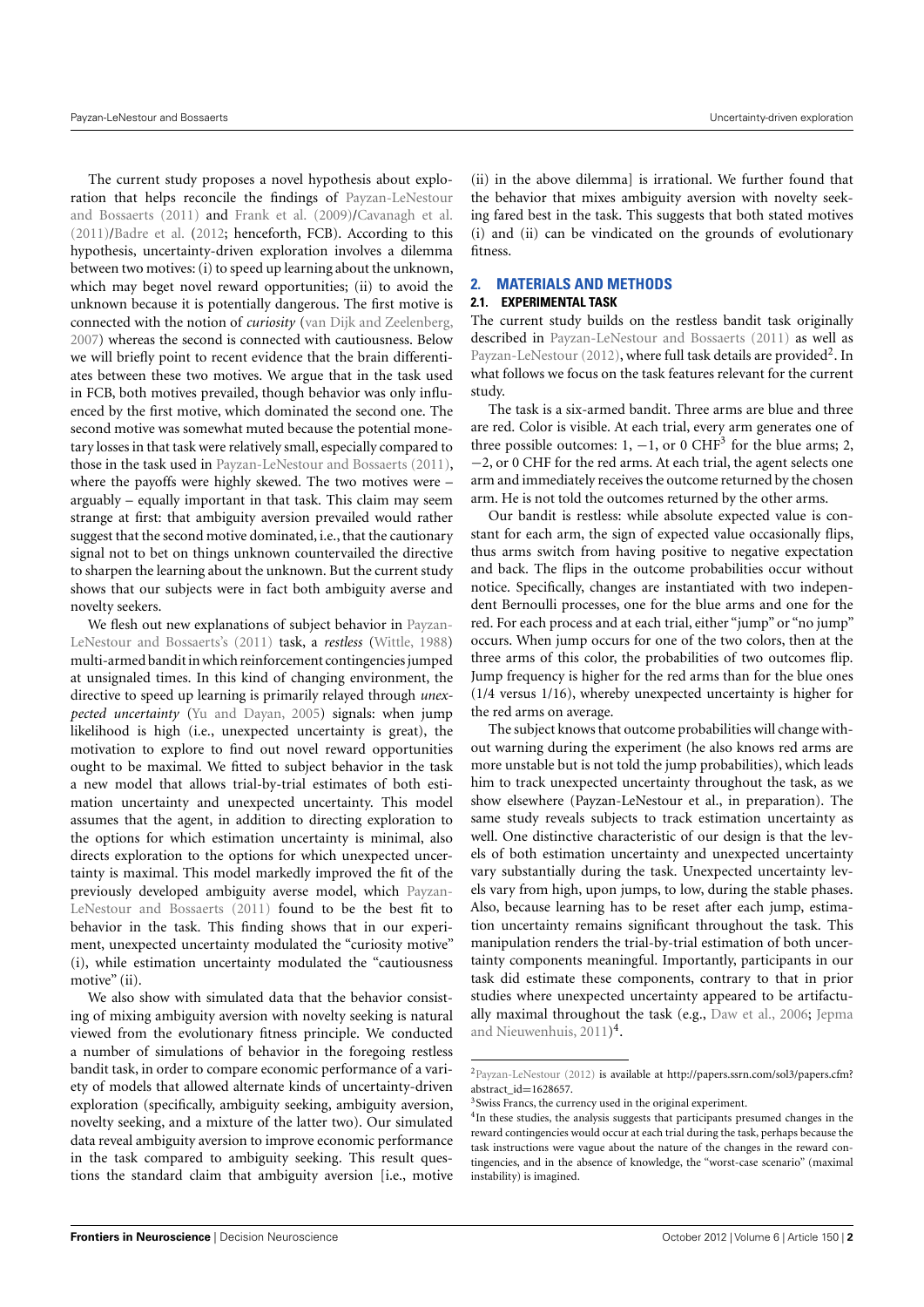#### **2.2. COMPUTATIONAL MODELS**

The current study augments the Bayesian model described in [Payzan-LeNestour and Bossaerts](#page-5-6) [\(2011\)](#page-5-6). Here we briefly point to the essentials of that model. The model learns the outcome probabilities of the six arms through a natural sampling scheme (analogous to the one proposed in [Hirayama et al.](#page-5-16) [\(2004,](#page-5-16) [2006\)](#page-5-17) and [Quinn and Karny](#page-5-18) [\(2007\)](#page-5-18) which exponentially discounts ("forgets") the past outcomes returned by a given arm after discovering the arm has jumped. A key feature of the model is that the discount factor is adjusted on the spot on each trial *T*. It equals the likelihood that no jump occurred at trial *T*, i.e., it quantifies the "confidence in stability" at trial *T*. Since jumps are color-specific in the task, the model uses two discount factors, one for the red arms,  $λ_{red}(T)$ , and one for the blue,  $λ_{blue}(T)$ .  $λ_{red}(T)$  (resp.  $λ_{blue}(T)$ ) is thus proportional to the strength of evidence that red arms (resp. blue arms) did not change at trial *T*.

Exponential discounting of the past has the appealing property of being related to *leaky-integration processes*, which have been commonly used to model neuronal dynamics in a changing environment (e.g., [Sugrue et al.,](#page-5-19) [2004\)](#page-5-19). So this kind of "forgetting Bayesian" model is both a good descriptive model of behavior (as shown in [Payzan-LeNestour and Bossaerts,](#page-5-6) [2011\)](#page-5-6) and a good model of neuronal dynamics (as argued in [Yu and Cohen,](#page-5-20)  $2009)^5$  $2009)^5$  $2009)^5$ .

For each arm *i* and at each trial *T*, the model computes  $Q(i,T)$ , the expected value (i.e., the sum of the three possible outcomes weighted by their estimated probabilities of occurrence). The model thus assumes participants were risk neutral and did not distort the outcome probabilities, which is at odds with a number of theories (e.g., *Prospect Theory*). The motivation for this modeling choice is both parsimony and agnosticism about whether/how individuals actually distort probabilities (which reflects disagreement in the literature<sup>[6](#page-2-1)</sup>).

Action selection in the task is modeled with the *softmax rule*. According to this rule, option *i* is chosen with probability  $P_{iT}$  which is proportional to the exponential of the value of arm *i*:

 $P_{iT} \propto \exp{\beta Q_{i.T}}$ .

 $\beta$  (the *inverse temperature*) is a free parameter controlling the degree to which the subject makes exploitative choices versus exploratory ones.

[Payzan-LeNestour and Bossaerts](#page-5-6) [\(2011\)](#page-5-6) report that their behavioral data were best fit with the assumption that subjects tracked the level of estimation uncertainty of the options, in order to strategically explore options with minimal estimation uncertainty on a given trial. Such ambiguity averse behavior is accomplished by subtracting from the *Q*-value entering the softmax rule an exploration "malus" proportional to the level of estimation uncertainty:

$$
Q_{iT} \leftarrow Q_{iT} - eu_{iT},
$$

where  $eu_{iT}$  is the level of estimation uncertainty about option *i* at trial *T*, quantified in terms of the width (variance or entropy) of the posterior probability distribution tracked by the Bayesian learner (cf. Yoshida and Ishii, 2006; Behrens et al., 2007 and [Payzan-](#page-5-6)[LeNestour and Bossaerts,](#page-5-6) [2011\)](#page-5-6). The width of the distribution reflects the subject's uncertainty regarding option value. Early in learning, the width is larger (and uncertainty higher) than later is learning.

The alternate "ambiguity seeking" model assumes that subjects guided exploration toward the options for which estimation uncertainty was maximal, whereby they explored the least well known options. This behavior is instantiated by adding to the *Q*value an exploration bonus proportional to the level of estimation uncertainty:

 $Q_{iT} \leftarrow Q_{iT} + eu_{iT}$ .

The two previous models modulate exploration as a function of estimation uncertainty. We also developed a model featuring a novel kind of uncertainty-driven exploration, to formalize the idea – previously suggested by [Cohen et al.](#page-5-4) [\(2007\)](#page-5-4) – that exploration ought to be modulated by unexpected uncertainty. Specifically, when reinforcement contingencies change abruptly over time, survival depends on constant adaptation to such changes. This adaptation requires that the agent increases exploration when he deems the environment to be novel (i.e., when unexpected uncertainty is high), in accordance with our stated motive (i) above. We refer to this behavior as "novelty seeking" (to be distinguished from ambiguity seeking as previously defined). In the context of our multi-armed bandit task, the novelty seeking model directs exploration to the arms that have most probably changed. What follows describes how this behavior is accomplished. Without loss of generality, suppose the arm that is tried out at trial *T* is a red one. The model adds to the value of the two red options not currently sampled an exploration bonus proportional to the level of unexpected uncertainty:

$$
Q(i, T) \leftarrow Q(i, T) + (1 - \lambda_{\text{red}}(T)),
$$

where  $1 - \lambda_{red}(T)$  is the level of unexpected uncertainty about the red options at trial T, quantified in terms of the likelihood that red options did change at trial *T*. To further increase novelty seeking after a jump has been detected, the model also penalizes the value of the arm that is currently tried out, in proportion to the level of unexpected uncertainty at the current trial:  $Q(i,T)$  ←  $Q(i,T)$  − (1 −  $\lambda_{\text{red}}(T)$ ).

According to the hypothesis stated in the Introduction, both motives (i) and (ii) influence exploratory decisions. To reflect this, the "hybrid model" combines ambiguity aversion and novelty seeking by modifying the *Q*-value of the two red options not currently sampled as follows:

$$
Q(i, T) \leftarrow Q(i, T) - eu_{iT} + (1 - \lambda_{red}(T)),
$$

<span id="page-2-0"></span><sup>5</sup>Alternate Bayesian schemes could do as well. For instance, eraspou proposes a "Hierarchical Bayesian"model that is equally good at learning outcome probabilities in the current task, compared to the forgetting Bayesian approach. The probability estimates of the two models are strongly correlated. The forgetting Bayesian model is more tractable and particularly suitable for our purpose in the current analysis. <sup>6</sup>E.g., [Trommershäuser et al.](#page-5-21) [\(2008\)](#page-5-21) report that subjects in a movement task repre-

<span id="page-2-1"></span>sented probabilities in a way that was close to perfect (no distortion whatsoever). By contrast [Hertwig et al.](#page-5-22) [\(2003\)](#page-5-22) document underweighting of the probability of occurrence of rare events, which is at odds with Prospect Theory which states overweighting.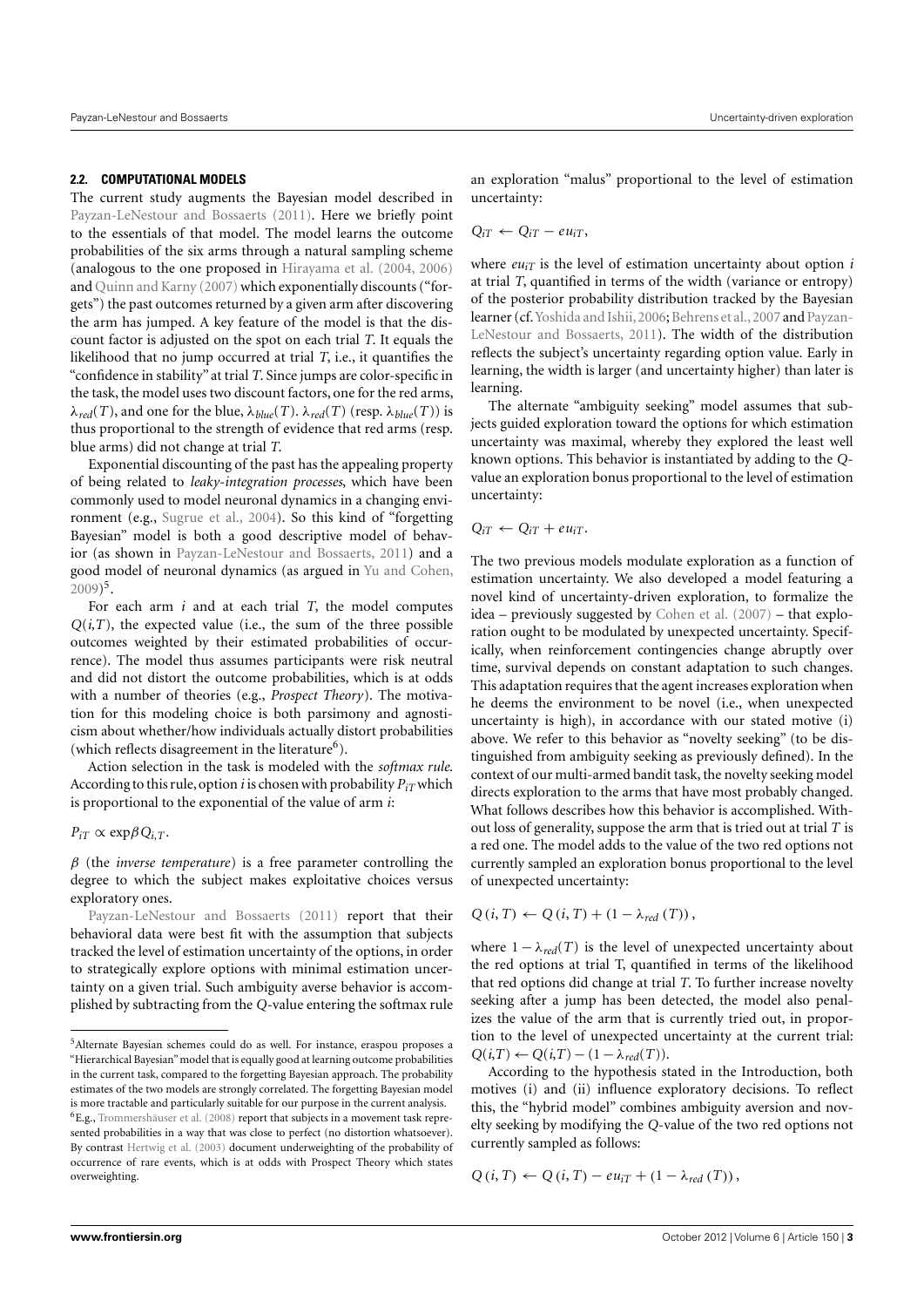while the value of the arm that is currently tried out is modified as follows:  $Q(i,T)$  ←  $Q(i,T)$  −  $eu_{iT}$  − (1 −  $\lambda_{red}(T)$ ). This hybrid model is the readout of the aforementioned dilemma in the context of the current task: unexpected uncertainty modulates motive (i) while estimation uncertainty modulates motive (ii).

Note that the foregoing models put equal weight on the *Q*-value and uncertainty components. The motivation for this particular modeling choice is parsimony; the relative weights can be changed without changing the essence of the schemes. Specifically, to ensure that our results are robust, for each of the four models above, we tested several alternate models that have a different relative weighting on the *Q*-value component vis-a-vis the uncertainty component(s). These alternative models led to similar results.

#### **2.3. EVALUATING MODEL FIT TO BEHAVIORAL DATA**

We fitted the two new models introduced by the current study (the novelty seeker and hybrid models) to the choice data of [Payzan-LeNestour and Bossaerts](#page-5-6) [\(2011\)](#page-5-6), using maximum likelihood estimation. Only one parameter (the inverse temperature  $\beta$ ) needed to be estimated. We allowed this estimated parameter to vary across participants. We compared the log-likelihoods of each model to the one of the ambiguity averse model (the best fit in [Payzan-LeNestour and Bossaerts,](#page-5-6) [2011\)](#page-5-6) which we use as benchmark here.

## **2.4. EVALUATING MODEL FITNESS IN SIMULATED DATA**

We compared the average fitness of the ambiguity averse, ambiguity seeking, novelty seeker, and hybrid models, in a set of 500 simulations of the task, each comprised of 500 trials (the length of our experimental sessions). Here the gage of fitness is the economic performance, i.e., the money accumulated in the 500 trials of the task, averaged across the 500 simulations. For each model, we ran the set of 500 simulations for different values of  $β$ , which allowed us to assess the fitness as a function of  $\beta$ .

#### **3. RESULTS**

#### **3.1. BEHAVIORAL**

The novelty seeker model fitted choices better than the benchmark (ambiguity averse model) in the vast majority (95%) of the participants. A *paired t-test* based on the difference between the negative log-likelihoods of the benchmark and novelty seeker models leads to the conclusion that the novelty seeker model fitted subject behavior better than the benchmark ( $p < 0.001$ ;  $N = 62$ ). For 82% of the participants, the hybrid model fitted subject behavior better than the novelty seeker model. The former significantly outperformed the latter according to a paired *t*-test ( $p < 0.001$ ). **[Figure 1](#page-3-0)** reports the negative log-likelihood of the hybrid model, related to that of the benchmark.

### **3.2. SIMULATIONS**

**[Figure 2](#page-4-4)** shows that in our simulations, the ambiguity averse model performed uniformly better than not only the ambiguity seeking model but also the model that excludes any kind of modulation of exploration by uncertainty ("base model"[7](#page-3-1)). The novelty seeker





<span id="page-3-0"></span>model outperformed the ambiguity averse model, and the hybrid model performed best overall. The standard error of the economic performance is of the same order of magnitude across all models.

### **4. DISCUSSION**

Both the behavioral and simulated data reported here support the hypothesis stated in the Introduction. Specifically, the evidence suggests that individuals seek to uncover novel reward opportunities ["curiosity motive" (i)] while they also tend to shy away from the unknown ["cautiousness motive" (ii)], and that this behavior is adaptive, at least in the context of the present task.

Note the ways the task used in the current study is atypical in comparison to previous tasks that were used to study exploration [\(Daw et al.,](#page-5-14) [2006,](#page-5-14) FCB). In our task, the dynamic contingencies induced unexpected uncertainty about the value of unexplored options. Unexpected uncertainty and estimation uncertainty did vary significantly throughout the task and participants could estimate them on each trial. This allowed the identification of an unexpected uncertainty bonus together with an estimation uncertainty "malus" in subject exploration. By contrast, in an environment that is unexpected uncertainty free, i.e., when the reinforcement contingencies are stationary (like in the task used in FCB), estimation uncertainty modulates both motives (i) and (ii), and behavior is the readout of the dominating motive [arguably (i) in FCB]. Perhaps cautiousness was muted in FCB because participants knew they would not lose much money by exploring. Additionally, as suggested in Cavanagh et al. (2011), the motivation to learn should be maximal when the agent knows he can potentially suppress ignorance, which is in principle the case when things are stable. In contrast, when things change all the time, motive (i) is probably dampened since the "returns on learning" are low.

<span id="page-3-1"></span><sup>7</sup>While the superiority of the ambiguity-averse model over the ambiguity-seeker model appears to be robust to the use of different weighting on the Q-value relative to the uncertainty component in the decision rule, the superiority of the

ambiguity-averse model over the base model is not. Specifically, in our simulations, the ambiguity-averse model that puts a minimal weight on the Q-value (i.e., that tends to focus on the uncertainty component exclusively) did not outperform the base model.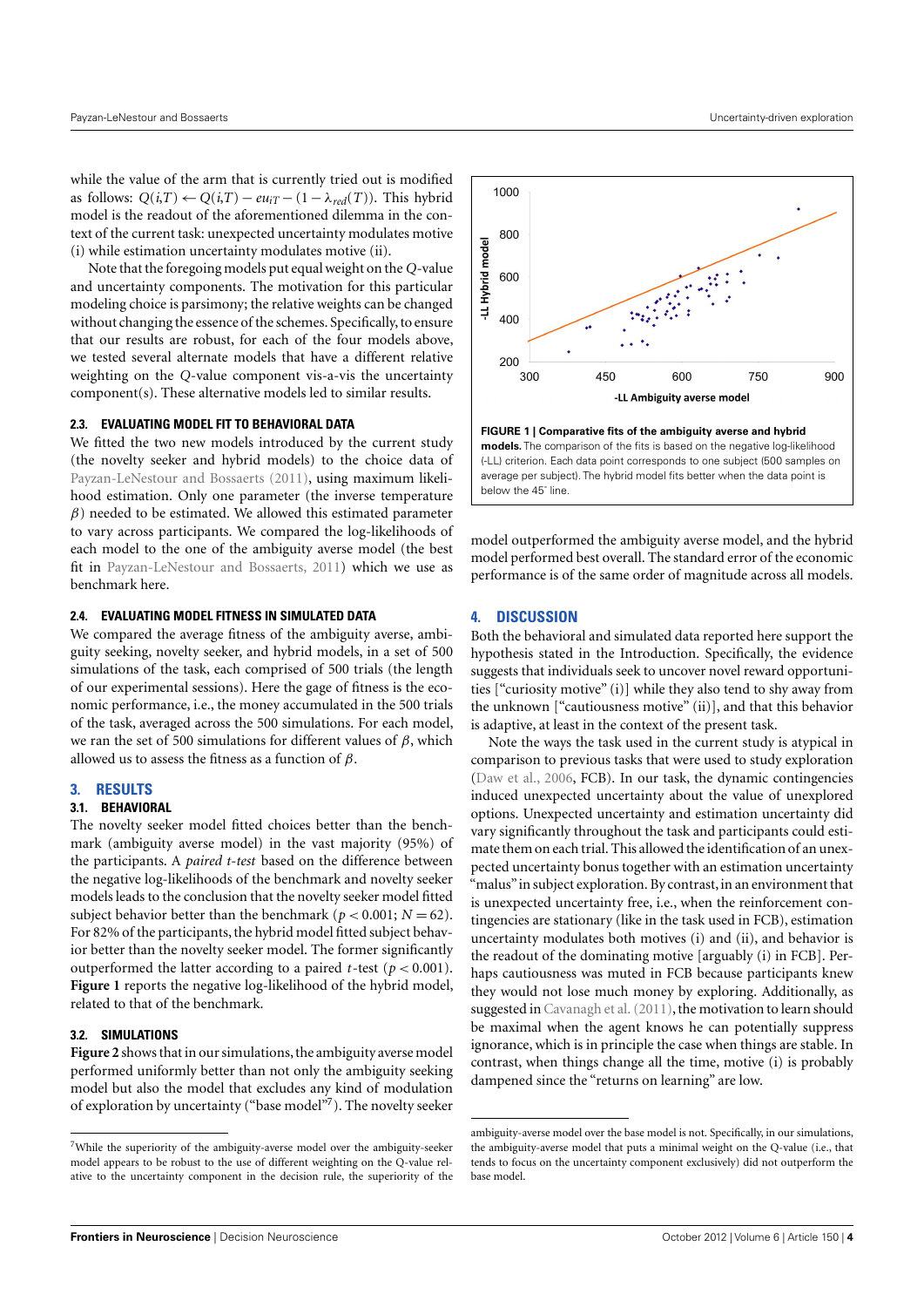

<span id="page-4-4"></span>Strikingly, the dilemma we describe here has been overlooked in prior work in decision neuroscience and machine learning, on the grounds that exploration should be exclusively driven by the directive to find out more (e.g., [Gittins and Jones,](#page-5-1) [1974;](#page-5-1) [Kakade](#page-5-2) [and Dayan,](#page-5-2) [2002\)](#page-5-2). Yet, the motive to not bet on the unknown, which is perceived as potentially dangerous, may be equally  $-$  if not more – important for survival. Our simulated data point to this possibility: the ambiguity averse model fared better than the ambiguity seeker model in our task.Also, the finding that the ambiguity averse model (let alone the novelty seeker and hybrid models) performed better than the primary model, which excludes any kind of modulation of exploration by uncertainty, should caution the generally accepted view in classical decision theory [\(Savage,](#page-5-24) [1954\)](#page-5-24) that uncertainty-driven exploration is irrational. For standard valuation theory, any sensitivity to uncertainty is irrational in that it violates one of the most fundamental principles of rational decision making, namely *the sure thing principle*[8](#page-4-5) . Our results contradict this view. We find that in the context of natural sampling, being sensitive to uncertainty appears to be beneficial. This may be

#### **REFERENCES**

- <span id="page-4-2"></span>Allais, M. (1953). Le comportement de l'homme rationnel devant le risque: critique des postulats et axiomes de l'ecole americaine. *Econometrica* 21, 503–546.
- <span id="page-4-0"></span>Badre, D., Doll, B. B., Long, N. M., and Frank, M. J. (2012). Rostrolateral prefrontal cortex and individual differences in uncertaintydriven exploration. *Neuron* 73, 595–607.

the reason why humans display such sensitivity, even if this generates choice inconsistencies in other contexts (e.g., the *Ellsberg* Paradox; [Ellsberg,](#page-5-25) [1961\)](#page-5-25). Humans can afford to be "irrational" as long as this shows up only in ecologically irrelevant contexts (like the gambles underlying the Ellsberg Paradox?), and as long as it is adaptive in ecologically relevant contexts (like our natural sampling task).

That ambiguity aversion may play a positive role, in avoiding danger, has been suggested (albeit implicitly) in [Hsu et al.](#page-5-7) [\(2005\)](#page-5-7), where amygdala was found to encode ambiguity, presumably through "fear signals." Also, the current evidence that unexpected uncertainty induces novelty seeking in the action selection rule, together with prior evidence that unexpected uncertainty plays a key role in value updating (e.g., [Behrens](#page-4-3) [et al.,](#page-4-3) [2007](#page-4-3) and [Payzan-LeNestour and Bossaerts,](#page-5-6) [2011\)](#page-5-6), suggests that unexpected uncertainty plays a dual role, as a modulator of learning as well as of action selection. This implies new challenges and opportunities for neurobiological studies. One can envisage unexpected uncertainty to influence learning through the neuromodulator norepinephrine, while it biases choice through changes in serotonin levels. The former would be consistent with [Hasselmo](#page-5-26) [\(1999\)](#page-5-26), [Yu and Dayan](#page-5-12) [\(2005\)](#page-5-12), [Rutishauser et al.](#page-5-27) [\(2006\)](#page-5-27); the latter would be related to [Doya](#page-5-28) [\(2008\)](#page-5-28).

<span id="page-4-3"></span>Behrens, T. E. J., Woolrich, M. W., Walton, M. E., and Rushworth, M. F. S. (2007). Learning the value of information in an uncertain world. *Nat. Neurosci.* 10, 1214–1221.

<span id="page-4-1"></span>Cavanagh, J. F., Figueroa, C. M., Cohen, M. X., and Frank, M. J. (2011). Frontal theta reflects uncertainty and unexpectedness during exploration and exploitation. *Cereb. Cortex*. doi: 10.1093/cercor/bhr332

<span id="page-4-5"></span> $^8$  According to the sure thing principle, if the agent would take a certain action if he knew that an event *E* obtained, and also if he knew that the negation of *E* obtained, then he should take that action even if he knows nothing about E.